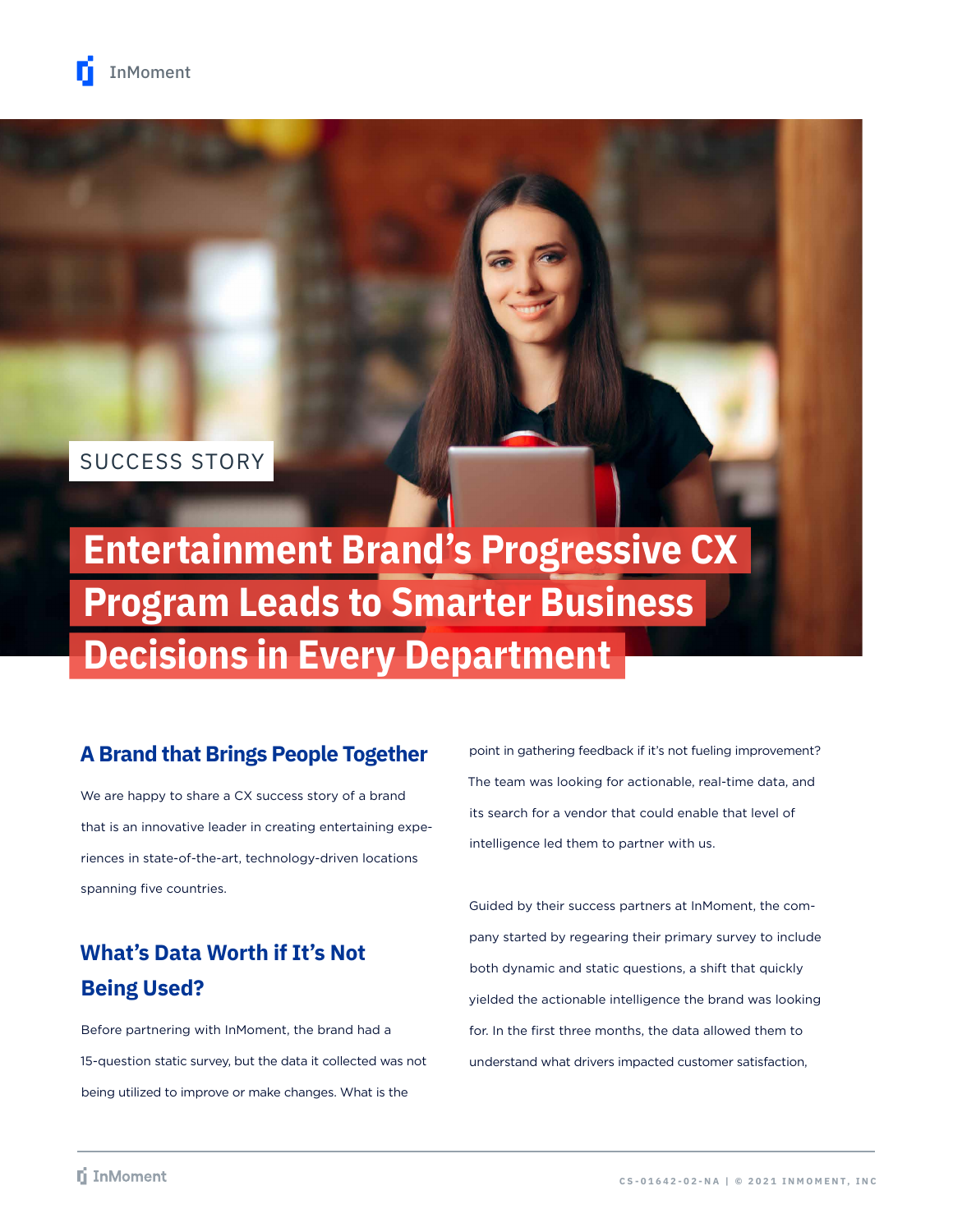including speed of service, value, and temperature. In addition to these revelations, the brand was able to find a solution to an issue that impacted the accuracy of its data: guests were filling out the survey the day after their visit, which didn't give any indication of when they were there. Using service date reporting, the team could now see data based on the time guests were at the venue—not the time guests filled out the survey—giving the brand more context to the feedback.

"Many companies are only concerned about the trend line and are hesitant to change up survey questions," says the team's Manager of Guest Insights and Strategy. "Business is not static; we need to be as dynamic in our consumer insights as our business needs us to be." By rotating questions, reviewing results, and making business decisions, the brand is continuously improving its guest experience.

# **Business is not static; we need to be as dynamic in our consumer insights as our business needs us to be.**



### **A Proactive CX Program Leads to Smart Business Decisions**

When it comes to program philosophy, it's about more than managing the experience for this leader—it's about improving it. That's why the brand looks at its CX program with a "solve for X" perspective. How are we going to improve X? How did X change or impact our guests' experience? In other words, how do various areas of the experience impact key business outcomes?

The brand's CX program helps retain and acquire customers by constantly asking, "How can we make every experience better for our guests?" The brand's customers are generous with their thoughts, and the company is quick to make additions or adjustments based on customer requests and feedback. This has created a dynamic program that is designed around creating great experiences. They are not afraid of innovation or asking new questions to gather intelligence about new products and promotions. The company understands that every area of the business impacts the customer experience and, therefore, every department can gain key intelligence from customer feedback. To collect that feedback, the brand uses clear, actionable survey questions, which provide it with data to support the 'why' behind every business decision, in every department. With that intelligence in hand, the team decided to dive into the identified customer pain points, make informed business decisions to relieve any friction, and improve the overall guest experience.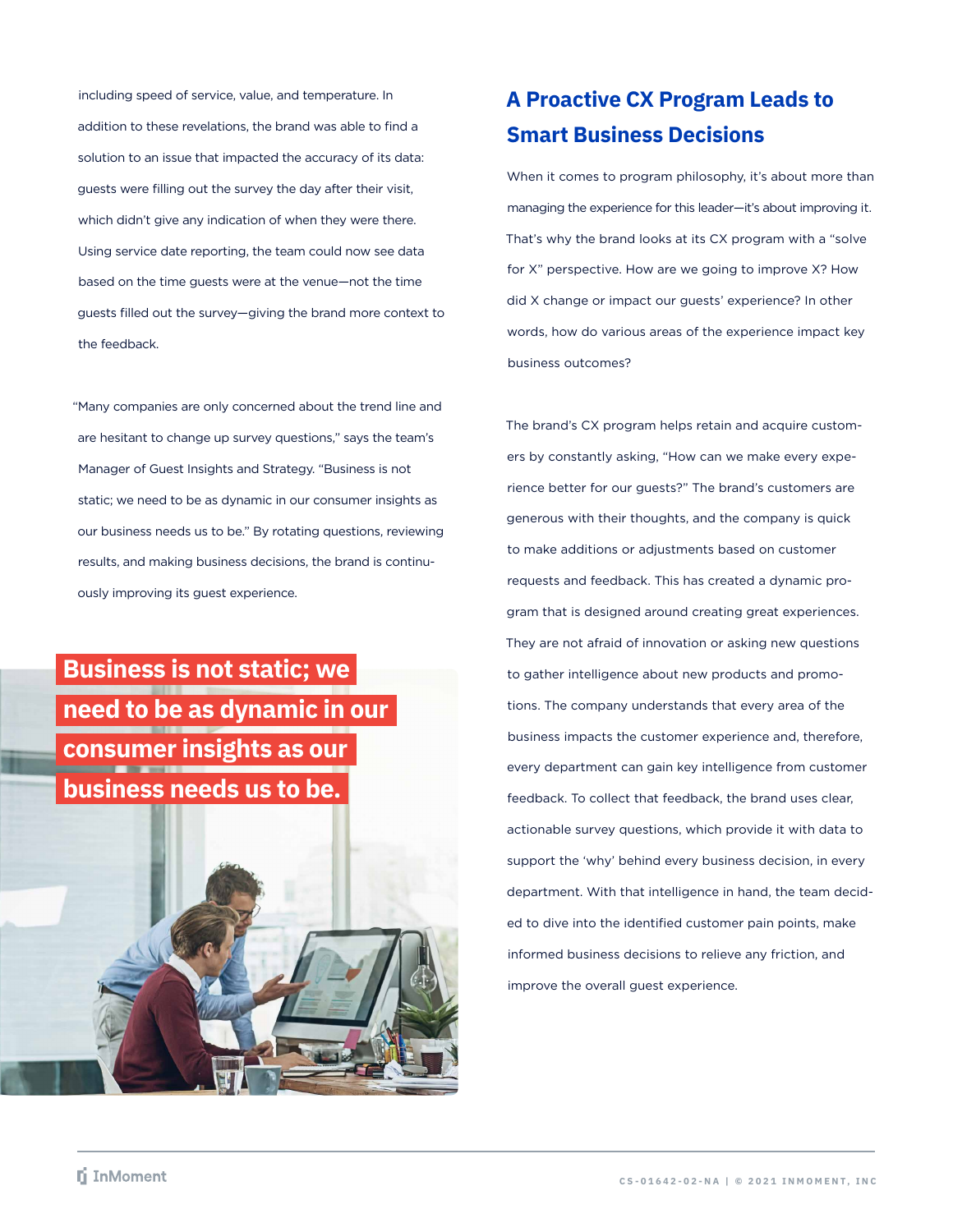# **Every Department Has an "X" to Solve for**

#### *Serving Staff*

In hopes of increasing staff scores, the brand started extending its food and beverage staff training techniques. It trained staff on "clue scanning" (noticing when a guest needed something and being proactive to meet their need). This small change improved server experience for a small group of people or a larger group at an event, leading to a 5% increase in staff scores.

#### *Managers*

Another small but important change was implementing the Red Shirt Initiative. Managers at each location walk around and engage with any customer wearing a red shirt. The CX team added a survey question about the manager's visit and found a 9% higher customer satisfaction score if the manager stopped by. In fact, Red Shirt engagement and guest issue rate have an inverse relationship with a -.76 correlation.

#### *Operations*

The company found its food and beverage (F&B) scores were lower than it wanted, but it couldn't find the root of the dissatisfaction. It decided to separate Food and Beverage feedback to be two separate



categories within its survey. Using the extensive qualitative data based on speed of service, value and temperature, the brand discovered its drinks were getting "weak and watery" reviews. Sharing this information with the operations team, they were able to see it was the locations with older ice machines that were receiving negative drink reviews. The newer ice machines made slower melting ice, which makes for a less watery and better drink. The operations team then fixed the ice issue by standardizing the ice machines, influencing F&B scores to go up.

#### *Game Development*

When the brand launched a new game, it could see very quickly what guests were thinking. How? It added a new metric to their survey around "fun"! With this addition, the brand could identify some in-game elements that caused confusion and deterred guests from playing. The game development team was able to take that data and make changes, adding cues and tips on how to play the new game. This mitigated guest confusion and resulted in the "fun" metric scores to increase significantly and guest frustration levels to decrease.